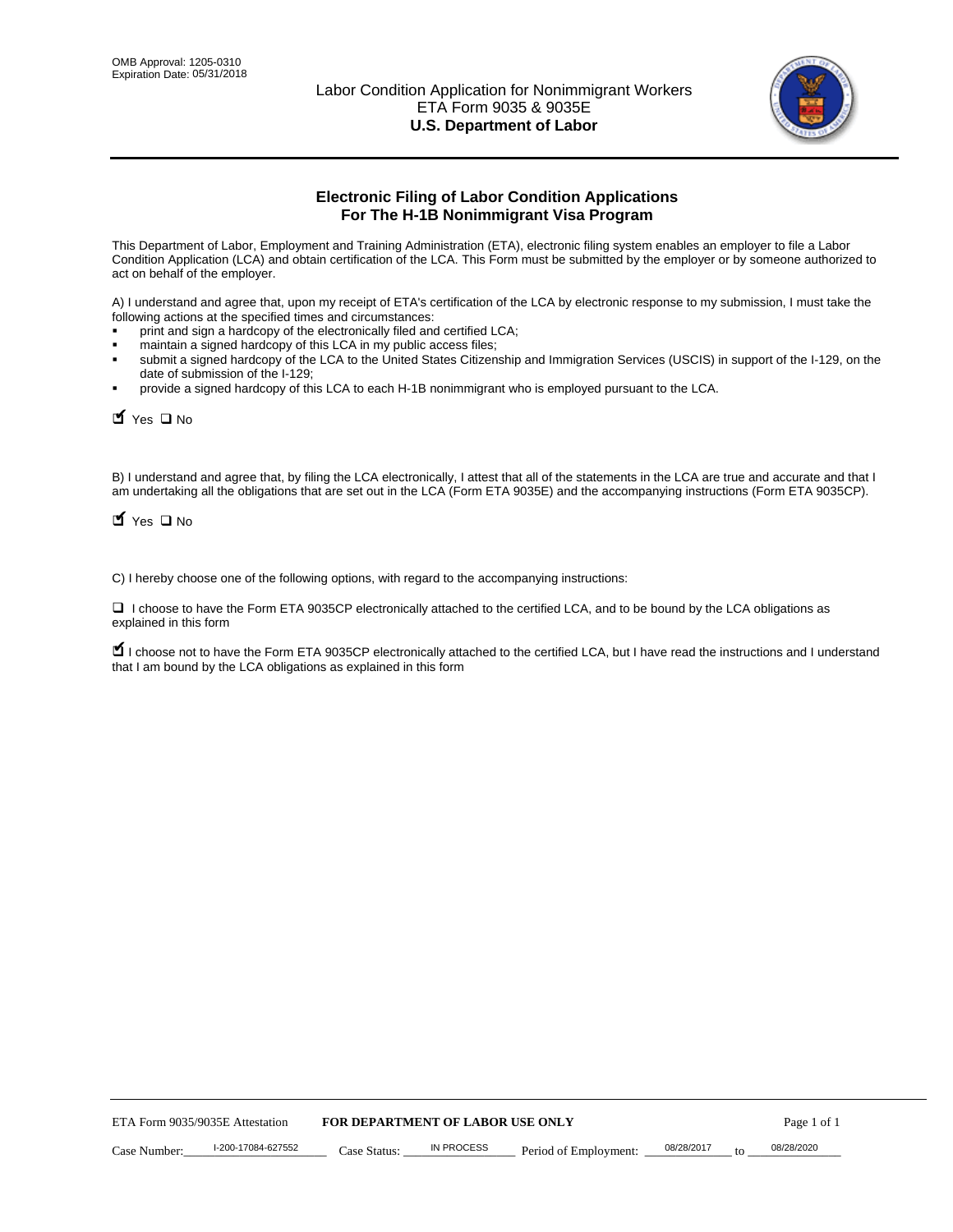# Labor Condition Application for Nonimmigrant Workers ETA Form 9035 & 9035E **U.S. Department of Labor**



*Please read and review the filing instructions carefully before completing the ETA Form 9035 or 9035E. A copy of the instructions can be found at http://www.foreignlaborcert.doleta.gov/. In accordance with Federal Regulations at 20 CFR 655.730(b), incomplete or obviously inaccurate Labor Condition Applications (LCAs) will not be certified by the Department of Labor. If the employer has received permission from the Administrator of the Office of Foreign Labor Certification to submit this form non-electronically, ALL required fields/items containing an asterisk ( \* ) must be completed as well as any fields/items where a response is conditional as indicated by the section ( § ) symbol.* 

# **A. Employment-Based Nonimmigrant Visa Information**

1. Indicate the type of visa classification supported by this application *(Write classification symbol)*: \*

# **B. Temporary Need Information**

| 1. Indicate the type of visa classification supported by this application (Write classification symbol): *                                                              |                                               |                                                 |                                              | $H-1B$                    |  |
|-------------------------------------------------------------------------------------------------------------------------------------------------------------------------|-----------------------------------------------|-------------------------------------------------|----------------------------------------------|---------------------------|--|
| <b>B. Temporary Need Information</b>                                                                                                                                    |                                               |                                                 |                                              |                           |  |
| 1. Job Title *<br>PROGRAMMER/ANALYST                                                                                                                                    |                                               |                                                 |                                              |                           |  |
| 2. SOC (ONET/OES) code *                                                                                                                                                | 3. SOC (ONET/OES) occupation title *          |                                                 |                                              |                           |  |
| 15-1131                                                                                                                                                                 | <b>COMPUTER PROGRAMMERS</b>                   |                                                 |                                              |                           |  |
| 4. Is this a full-time position? *                                                                                                                                      |                                               |                                                 | <b>Period of Intended Employment</b>         |                           |  |
| $\blacksquare$ Yes<br>$\square$ No                                                                                                                                      | 5. Begin Date *<br>08/28/2017<br>(mm/dd/yyyy) |                                                 | 6. End Date *<br>(mm/dd/yyyy)                | 08/28/2020                |  |
| 7. Worker positions needed/basis for the visa classification supported by this application                                                                              |                                               |                                                 |                                              |                           |  |
| Total Worker Positions Being Requested for Certification *<br>1                                                                                                         |                                               |                                                 |                                              |                           |  |
| Basis for the visa classification supported by this application<br>(indicate the total workers in each applicable category based on the total workers identified above) |                                               |                                                 |                                              |                           |  |
| 1<br>a. New employment *                                                                                                                                                |                                               | 0                                               | d. New concurrent employment *               |                           |  |
| b. Continuation of previously approved employment *<br>0<br>without change with the same employer                                                                       |                                               | 0                                               | e. Change in employer *                      |                           |  |
| 0<br>c. Change in previously approved employment *                                                                                                                      |                                               | 0                                               | f. Amended petition *                        |                           |  |
| C. Employer Information                                                                                                                                                 |                                               |                                                 |                                              |                           |  |
| 1. Legal business name *<br>MARLABS, INC.                                                                                                                               |                                               |                                                 |                                              |                           |  |
| 2. Trade name/Doing Business As (DBA), if applicable NA                                                                                                                 |                                               |                                                 |                                              |                           |  |
| 3. Address 1 *<br>1 CORPORATE PLACE SOUTH FL3                                                                                                                           |                                               |                                                 |                                              |                           |  |
| 4. Address 2<br>NA.                                                                                                                                                     |                                               |                                                 |                                              |                           |  |
| 5. City *<br><b>PISCATAWAY</b>                                                                                                                                          |                                               | $\overline{6. \quad \text{State}}^*_{\quad NJ}$ |                                              | 7. Postal code *<br>08854 |  |
| 8. Country *<br>UNITED STATES OF AMERICA                                                                                                                                |                                               | 9. Province<br><b>NA</b>                        |                                              |                           |  |
| 10. Telephone number * 7326941000                                                                                                                                       |                                               | 11. Extension $N/A$                             |                                              |                           |  |
| 12. Federal Employer Identification Number (FEIN from IRS) *<br>541816287                                                                                               |                                               | 541511                                          | 13. NAICS code (must be at least 4-digits) * |                           |  |
| ETA Form 9035/9035E                                                                                                                                                     | <b>FOR DEPARTMENT OF LABOR USE ONLY</b>       |                                                 |                                              | Page 1 of 5               |  |
| I-200-17084-627552<br>Case Number:<br>$Case$ Statue                                                                                                                     | IN PROCESS                                    | Period of Employment:                           | 08/28/2017                                   | 08/28/2020                |  |

# **C. Employer Information**

| 1. Legal business name *<br>MARLABS, INC.                    |                                              |                           |  |
|--------------------------------------------------------------|----------------------------------------------|---------------------------|--|
| 2. Trade name/Doing Business As (DBA), if applicable NA      |                                              |                           |  |
| 3. Address 1 *<br>1 CORPORATE PLACE SOUTH FL3                |                                              |                           |  |
| 4. Address 2<br><b>NA</b>                                    |                                              |                           |  |
| 5. City *<br><b>PISCATAWAY</b>                               | 6. State *<br><b>NJ</b>                      | 7. Postal code *<br>08854 |  |
| 8. Country *                                                 | 9. Province                                  |                           |  |
| UNITED STATES OF AMERICA                                     | NA                                           |                           |  |
| 10. Telephone number *<br>7326941000                         | 11. Extension<br>N/A                         |                           |  |
| 12. Federal Employer Identification Number (FEIN from IRS) * | 13. NAICS code (must be at least 4-digits) * |                           |  |
| 541816287                                                    | 541511                                       |                           |  |

# ETA Form 9035/9035E **FOR DEPARTMENT OF LABOR USE ONLY** Page 1 of 5<br>Case Number: 1-200-17084-627552 Case Status: IN PROCESS Period of Employment: 08/28/2017 to 08/28/2020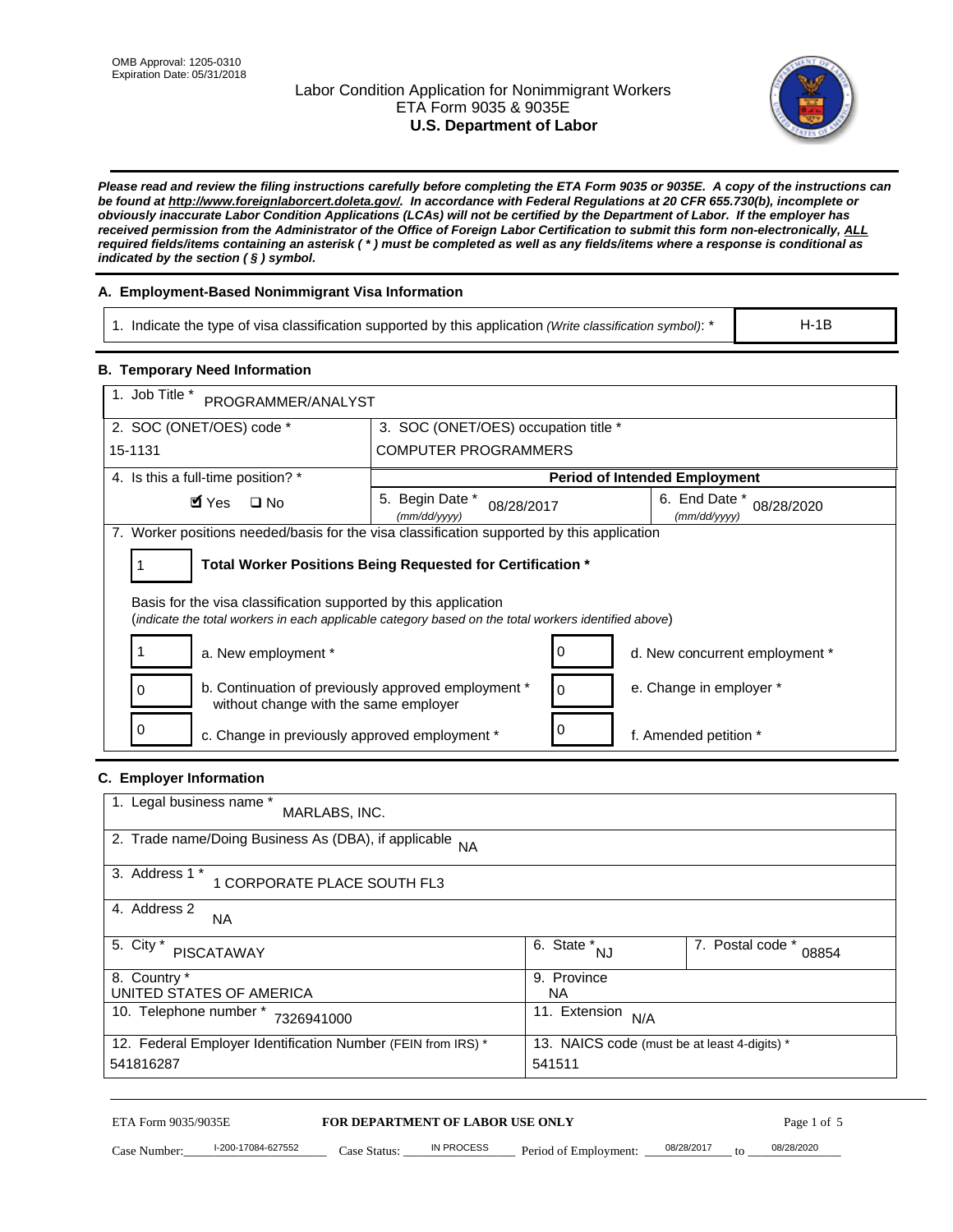

# **D. Employer Point of Contact Information**

**Important Note**: The information contained in this Section must be that of an employee of the employer who is authorized to act on behalf of the employer in labor certification matters. The information in this Section must be different from the agent or attorney information listed in Section E, unless the attorney is an employee of the employer.

| 1. Contact's last (family) name *                  | 2. First (given) name *               |                           | 3. Middle name(s) * |  |  |
|----------------------------------------------------|---------------------------------------|---------------------------|---------------------|--|--|
| <b>VIDYADHARAN</b>                                 | <b>SANJAY</b>                         |                           | <b>NA</b>           |  |  |
| 4. Contact's job title *<br><b>GENERAL COUNSEL</b> |                                       |                           |                     |  |  |
| 5. Address 1 *<br>ONE CORPORATE PLACE SOUTH FL3    |                                       |                           |                     |  |  |
| 6. Address 2<br>N/A                                |                                       |                           |                     |  |  |
| 7. City $*$<br>PISCATAWAY                          | $\overline{8}$ . State *<br><b>NJ</b> | 9. Postal code *<br>08854 |                     |  |  |
| 10. Country *<br>UNITED STATES OF AMERICA          | 11. Province<br><b>NA</b>             |                           |                     |  |  |
| 12. Telephone number *                             | Extension<br>13.                      | 14. E-Mail address        |                     |  |  |
| 7326941000                                         | 1600                                  | SANJAY@MARLABS.COM        |                     |  |  |

# **E. Attorney or Agent Information (If applicable)**

| VIDYADHARAN                                                                                                                                         | SANJAY                           |                                                                                       |                                          | <b>NA</b>        |                              |             |
|-----------------------------------------------------------------------------------------------------------------------------------------------------|----------------------------------|---------------------------------------------------------------------------------------|------------------------------------------|------------------|------------------------------|-------------|
| 4. Contact's job title * GENERAL COUNSEL                                                                                                            |                                  |                                                                                       |                                          |                  |                              |             |
| 5. Address 1 * ONE CORPORATE PLACE SOUTH FL3                                                                                                        |                                  |                                                                                       |                                          |                  |                              |             |
| 6. Address 2<br>N/A                                                                                                                                 |                                  |                                                                                       |                                          |                  |                              |             |
| 7. City * PISCATAWAY                                                                                                                                |                                  | $\overline{\phantom{a}}$ 8. State $^*$ NJ                                             |                                          | 9. Postal code * | 08854                        |             |
| 10. Country *<br>UNITED STATES OF AMERICA                                                                                                           |                                  | 11. Province<br>NA.                                                                   |                                          |                  |                              |             |
| 12. Telephone number *<br>7326941000                                                                                                                | 13. Extension<br>1600            |                                                                                       | 14. E-Mail address<br>SANJAY@MARLABS.COM |                  |                              |             |
| E. Attorney or Agent Information (If applicable)                                                                                                    |                                  |                                                                                       |                                          |                  |                              |             |
| 1. Is the employer represented by an attorney or agent in the filing of this application? *<br>If "Yes", complete the remainder of Section E below. |                                  |                                                                                       |                                          |                  | $\Box$ Yes                   | <b>M</b> No |
| 2. Attorney or Agent's last (family) name §                                                                                                         | 3. First (given) name §          |                                                                                       |                                          |                  | 4. Middle name(s) $\sqrt{s}$ |             |
| N/A                                                                                                                                                 | N/A                              |                                                                                       |                                          | N/A              |                              |             |
| 5. Address 1 $\frac{1}{9}$ N/A                                                                                                                      |                                  |                                                                                       |                                          |                  |                              |             |
| 6. Address 2<br>N/A                                                                                                                                 |                                  |                                                                                       |                                          |                  |                              |             |
| 7. City §<br>N/A                                                                                                                                    |                                  | 8. State §<br>N/A                                                                     |                                          | N/A              | 9. Postal code §             |             |
| 10. Country §<br>N/A                                                                                                                                |                                  | 11. Province<br>N/A                                                                   |                                          |                  |                              |             |
| 12. Telephone number §                                                                                                                              | 13. Extension                    | 14. E-Mail address                                                                    |                                          |                  |                              |             |
| N/A                                                                                                                                                 | N/A                              | N/A                                                                                   |                                          |                  |                              |             |
| 15. Law firm/Business name §                                                                                                                        |                                  |                                                                                       | 16. Law firm/Business FEIN §             |                  |                              |             |
| N/A                                                                                                                                                 |                                  |                                                                                       | N/A                                      |                  |                              |             |
| 17. State Bar number (only if attorney) §                                                                                                           |                                  | 18. State of highest court where attorney is in good<br>standing (only if attorney) § |                                          |                  |                              |             |
| N/A                                                                                                                                                 |                                  | N/A                                                                                   |                                          |                  |                              |             |
| 19. Name of the highest court where attorney is in good standing (only if attorney) §                                                               |                                  |                                                                                       |                                          |                  |                              |             |
| N/A                                                                                                                                                 |                                  |                                                                                       |                                          |                  |                              |             |
|                                                                                                                                                     |                                  |                                                                                       |                                          |                  |                              |             |
|                                                                                                                                                     |                                  |                                                                                       |                                          |                  |                              |             |
|                                                                                                                                                     |                                  |                                                                                       |                                          |                  |                              |             |
|                                                                                                                                                     |                                  |                                                                                       |                                          |                  |                              |             |
|                                                                                                                                                     |                                  |                                                                                       |                                          |                  |                              |             |
|                                                                                                                                                     |                                  |                                                                                       |                                          |                  |                              |             |
|                                                                                                                                                     |                                  |                                                                                       |                                          |                  |                              |             |
| ETA Form 9035/9035E                                                                                                                                 | FOR DEPARTMENT OF LABOR USE ONLY |                                                                                       |                                          |                  | Page 2 of 5                  |             |
| I-200-17084-627552                                                                                                                                  | IN PROCESS                       |                                                                                       |                                          | 08/28/2017       | 08/28/2020                   |             |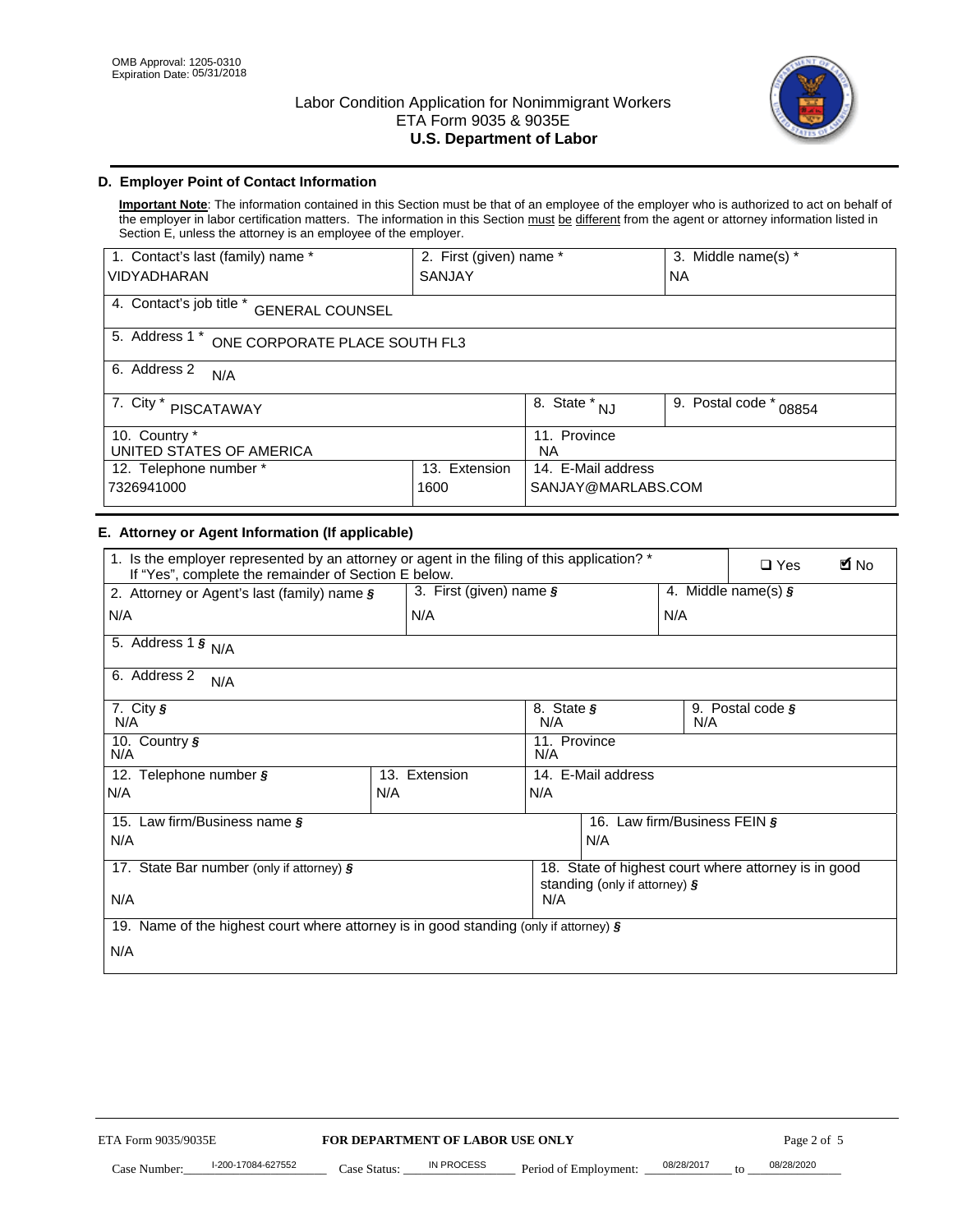**F. Rate of Pay** 

# Labor Condition Application for Nonimmigrant Workers ETA Form 9035 & 9035E **U.S. Department of Labor**



| <b>r.</b> Rate of Pay   |                 |                             |                                   |  |
|-------------------------|-----------------|-----------------------------|-----------------------------------|--|
| 1. Wage Rate (Required) |                 | 2. Per: (Choose only one) * |                                   |  |
| From: $$$               | 72000.00<br>$*$ |                             |                                   |  |
|                         |                 | $\Box$ Hour                 | □ Week □ Bi-Weekly □ Month ■ Year |  |
| To: S                   | N/A             |                             |                                   |  |
|                         |                 |                             |                                   |  |

## **G. Employment and Prevailing Wage Information**

#### *a. Place of Employment 1*

|     | From: \$                                                                                                                                                                                                                                                                                                                                                                                                                                                                                                                                                                                                                                                                                                                                                                                                                                  | 72000.00<br>$\ast$<br>To: $\S$<br>N/A                                                                                                                                                                                                                                                                                                                                                                                                                                                                                                                                                                                                                                                                                                |             | $\Box$ Hour |                       |       | $\Box$ Week $\Box$ Bi-Weekly                               | $\Box$ Month |             |              | $\blacksquare$ Year |
|-----|-------------------------------------------------------------------------------------------------------------------------------------------------------------------------------------------------------------------------------------------------------------------------------------------------------------------------------------------------------------------------------------------------------------------------------------------------------------------------------------------------------------------------------------------------------------------------------------------------------------------------------------------------------------------------------------------------------------------------------------------------------------------------------------------------------------------------------------------|--------------------------------------------------------------------------------------------------------------------------------------------------------------------------------------------------------------------------------------------------------------------------------------------------------------------------------------------------------------------------------------------------------------------------------------------------------------------------------------------------------------------------------------------------------------------------------------------------------------------------------------------------------------------------------------------------------------------------------------|-------------|-------------|-----------------------|-------|------------------------------------------------------------|--------------|-------------|--------------|---------------------|
|     | G. Employment and Prevailing Wage Information<br>Important Note: It is important for the employer to define the place of intended employment with as much geographic specificity as possible<br>The place of employment address listed below must be a physical location and cannot be a P.O. Box. The employer may use this section<br>to identify up to three (3) physical locations and corresponding prevailing wages covering each location where work will be performed and<br>the electronic system will accept up to 3 physical locations and prevailing wage information. If the employer has received approval from the<br>Department of Labor to submit this form non-electronically and the work is expected to be performed in more than one location, an<br>attachment must be submitted in order to complete this section. |                                                                                                                                                                                                                                                                                                                                                                                                                                                                                                                                                                                                                                                                                                                                      |             |             |                       |       |                                                            |              |             |              |                     |
|     | a. Place of Employment 1<br>1. Address 1 *<br>3050 SPRUCE STREET                                                                                                                                                                                                                                                                                                                                                                                                                                                                                                                                                                                                                                                                                                                                                                          |                                                                                                                                                                                                                                                                                                                                                                                                                                                                                                                                                                                                                                                                                                                                      |             |             |                       |       |                                                            |              |             |              |                     |
|     | 2. Address 2<br>3. City $*$<br><b>ST LOUIS</b><br>5. State/District/Territory *<br>МO                                                                                                                                                                                                                                                                                                                                                                                                                                                                                                                                                                                                                                                                                                                                                     |                                                                                                                                                                                                                                                                                                                                                                                                                                                                                                                                                                                                                                                                                                                                      |             |             |                       | 63103 | 4. County *<br>SAINT LOUIS CITY COUNTY<br>6. Postal code * |              |             |              |                     |
|     |                                                                                                                                                                                                                                                                                                                                                                                                                                                                                                                                                                                                                                                                                                                                                                                                                                           | Prevailing Wage Information (corresponding to the place of employment location listed above)                                                                                                                                                                                                                                                                                                                                                                                                                                                                                                                                                                                                                                         |             |             |                       |       |                                                            |              |             |              |                     |
| N/A | 7. Agency which issued prevailing wage §                                                                                                                                                                                                                                                                                                                                                                                                                                                                                                                                                                                                                                                                                                                                                                                                  |                                                                                                                                                                                                                                                                                                                                                                                                                                                                                                                                                                                                                                                                                                                                      |             | N/A         |                       |       | 7a. Prevailing wage tracking number (if applicable) §      |              |             |              |                     |
|     | 8. Wage level *<br>$\Box$                                                                                                                                                                                                                                                                                                                                                                                                                                                                                                                                                                                                                                                                                                                                                                                                                 | <b>M</b><br>$\Box$<br>III                                                                                                                                                                                                                                                                                                                                                                                                                                                                                                                                                                                                                                                                                                            | $\Box$ IV   | $\Box$ N/A  |                       |       |                                                            |              |             |              |                     |
|     | 9. Prevailing wage *<br>S                                                                                                                                                                                                                                                                                                                                                                                                                                                                                                                                                                                                                                                                                                                                                                                                                 | 10. Per: (Choose only one) *<br>71906.00                                                                                                                                                                                                                                                                                                                                                                                                                                                                                                                                                                                                                                                                                             | $\Box$ Hour |             | $\Box$ Week           |       | □ Bi-Weekly                                                | $\Box$ Month |             | ■ Year       |                     |
|     | 11. Prevailing wage source (Choose only one) *                                                                                                                                                                                                                                                                                                                                                                                                                                                                                                                                                                                                                                                                                                                                                                                            | <b>¤</b> OES<br><b>CBA</b><br>$\Box$                                                                                                                                                                                                                                                                                                                                                                                                                                                                                                                                                                                                                                                                                                 | $\Box$      | DBA         | □ SCA                 |       | □                                                          | Other        |             |              |                     |
|     | 11a. Year source published *                                                                                                                                                                                                                                                                                                                                                                                                                                                                                                                                                                                                                                                                                                                                                                                                              | 11b. If "OES", and SWA/NPC did not issue prevailing wage OR "Other" in question 11,<br>specify source $\boldsymbol{\S}$                                                                                                                                                                                                                                                                                                                                                                                                                                                                                                                                                                                                              |             |             |                       |       |                                                            |              |             |              |                     |
|     | 2016                                                                                                                                                                                                                                                                                                                                                                                                                                                                                                                                                                                                                                                                                                                                                                                                                                      | OFLC ONLINE DATA CENTER                                                                                                                                                                                                                                                                                                                                                                                                                                                                                                                                                                                                                                                                                                              |             |             |                       |       |                                                            |              |             |              |                     |
|     | H. Employer Labor Condition Statements                                                                                                                                                                                                                                                                                                                                                                                                                                                                                                                                                                                                                                                                                                                                                                                                    |                                                                                                                                                                                                                                                                                                                                                                                                                                                                                                                                                                                                                                                                                                                                      |             |             |                       |       |                                                            |              |             |              |                     |
|     | <b>Important Note:</b> In order for your application to be processed, you MUST read Section H of the Labor Condition Application - General<br>Instructions Form ETA 9035CP under the heading "Employer Labor Condition Statements" and agree to all four (4) labor condition statements<br>summarized below:<br>(1)<br>(2)<br>workers similarly employed.<br>(3)<br>employment.<br>(4)<br>1. <i>I have read and agree to</i> Labor Condition Statements 1, 2, 3, and 4 above and as fully explained in Section H<br>of the Labor Condition Application - General Instructions - Form ETA 9035CP. *                                                                                                                                                                                                                                        | Wages: Pay nonimmigrants at least the local prevailing wage or the employer's actual wage, whichever is higher, and pay for non-<br>productive time. Offer nonimmigrants benefits on the same basis as offered to U.S. workers.<br><b>Working Conditions:</b> Provide working conditions for nonimmigrants which will not adversely affect the working conditions of<br>Strike, Lockout, or Work Stoppage: There is no strike, lockout, or work stoppage in the named occupation at the place of<br>Notice: Notice to union or to workers has been or will be provided in the named occupation at the place of employment. A copy of<br>this form will be provided to each nonimmigrant worker employed pursuant to the application. |             |             |                       |       |                                                            | <b>Ø</b> Yes |             | $\square$ No |                     |
|     | ETA Form 9035/9035E                                                                                                                                                                                                                                                                                                                                                                                                                                                                                                                                                                                                                                                                                                                                                                                                                       | <b>FOR DEPARTMENT OF LABOR USE ONLY</b>                                                                                                                                                                                                                                                                                                                                                                                                                                                                                                                                                                                                                                                                                              |             |             |                       |       |                                                            |              | Page 3 of 5 |              |                     |
|     | I-200-17084-627552<br>Case Number:                                                                                                                                                                                                                                                                                                                                                                                                                                                                                                                                                                                                                                                                                                                                                                                                        | IN PROCESS<br>Case Status: .                                                                                                                                                                                                                                                                                                                                                                                                                                                                                                                                                                                                                                                                                                         |             |             | Period of Employment: |       | 08/28/2017                                                 | 08/28/2020   |             |              |                     |

#### **H. Employer Labor Condition Statements**

- (1) **Wages:** Pay nonimmigrants at least the local prevailing wage or the employer's actual wage, whichever is higher, and pay for nonproductive time. Offer nonimmigrants benefits on the same basis as offered to U.S. workers.
- (2) **Working Conditions:** Provide working conditions for nonimmigrants which will not adversely affect the working conditions of workers similarly employed.
- (3) **Strike, Lockout, or Work Stoppage:** There is no strike, lockout, or work stoppage in the named occupation at the place of employment.
- (4) **Notice:** Notice to union or to workers has been or will be provided in the named occupation at the place of employment. A copy of this form will be provided to each nonimmigrant worker employed pursuant to the application.

| 1. I have read and agree to Labor Condition Statements 1, 2, 3, and 4 above and as fully explained in Section H | Myes ⊡No |  |
|-----------------------------------------------------------------------------------------------------------------|----------|--|
| of the Labor Condition Application – General Instructions – Form ETA 9035CP. *                                  |          |  |

| ETA Form 9035/9035E |                    | <b>FOR DEPARTMENT OF LABOR USE ONLY</b> |            |                                      |                 | Page 3 of 5 |
|---------------------|--------------------|-----------------------------------------|------------|--------------------------------------|-----------------|-------------|
| Case Number:        | l-200-17084-627552 | Case Status:                            | IN PROCESS | Period of Employment: ____08/28/2017 | 10 <sup>2</sup> | 08/28/2020  |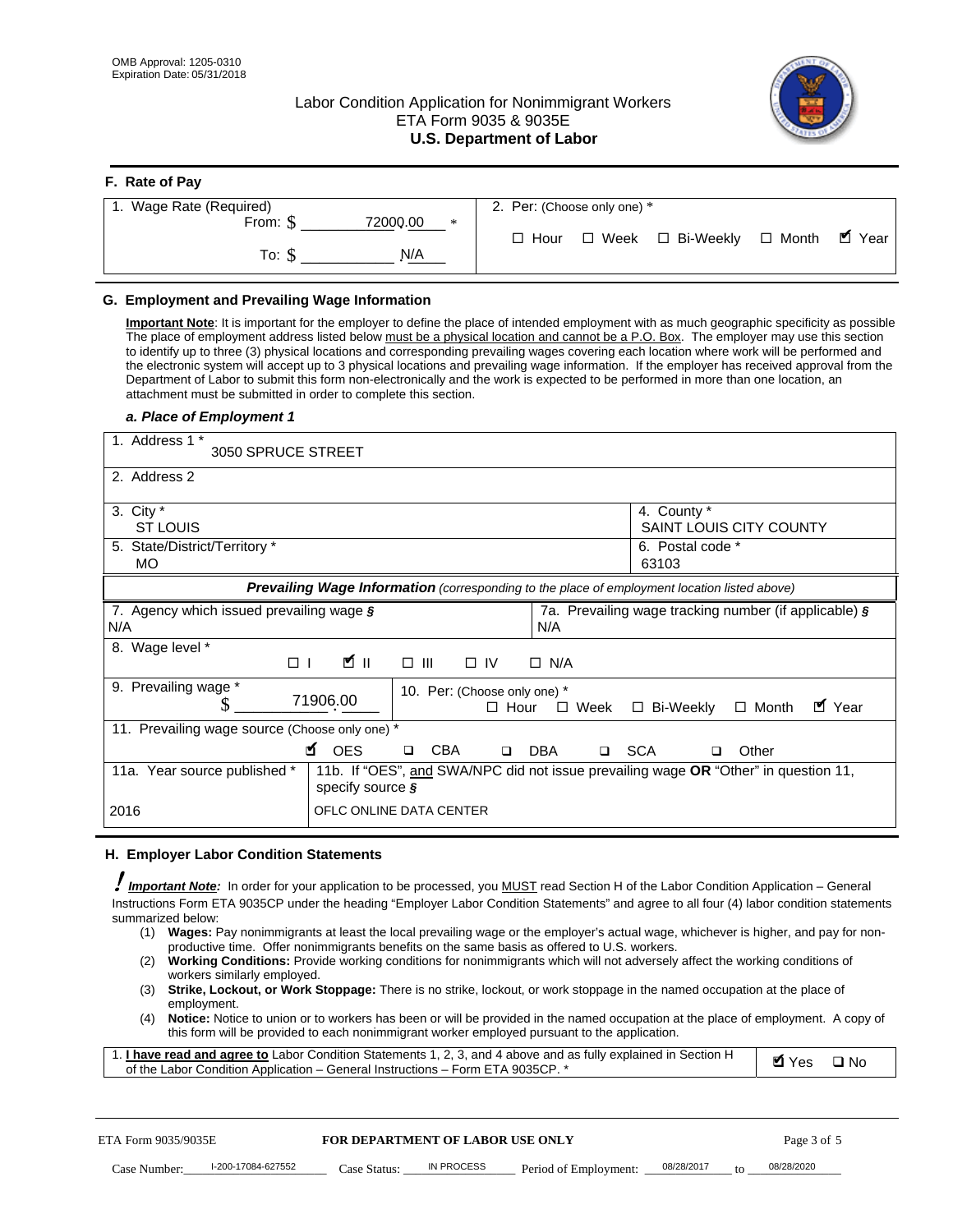

#### **I. Additional Employer Labor Condition Statements – H-1B Employers ONLY**

!**Important Note***:* In order for your H-1B application to be processed, you MUST read Section I – Subsection 1 of the Labor Condition Application – General Instructions Form ETA 9035CP under the heading "Additional Employer Labor Condition Statements" and answer the questions below.

#### *a. Subsection 1*

| 1. Is the employer H-1B dependent? $\S$                                                                                                                                                                                                             | $Y$ es $\Box$ No                              |  |
|-----------------------------------------------------------------------------------------------------------------------------------------------------------------------------------------------------------------------------------------------------|-----------------------------------------------|--|
| 2. Is the employer a willful violator? $\S$                                                                                                                                                                                                         | □ Yes ■ No                                    |  |
| 3. If "Yes" is marked in questions I.1 and/or I.2, you must answer "Yes" or "No" regarding whether the<br>employer will use this application ONLY to support H-1B petitions or extensions of status for exempt H-1B<br>nonimmigrants? $\frac{1}{2}$ | $\blacksquare$ Yes $\square$ No $\square$ N/A |  |

**If you marked "Yes" to questions I.1 and/or I.2 and "No" to question I.3, you MUST read Section I – Subsection 2 of the Labor Condition Application – General Instructions Form ETA 9035CP under the heading "Additional Employer Labor Condition Statements" and indicate your agreement to all three (3) additional statements summarized below.** 

#### *b. Subsection 2*

- A. **Displacement:** Non-displacement of the U.S. workers in the employer's workforce
- B. **Secondary Displacement:** Non-displacement of U.S. workers in another employer's workforce; and
- C. **Recruitment and Hiring:** Recruitment of U.S. workers and hiring of U.S. workers applicant(s) who are equally or better qualified than the H-1B nonimmigrant(s).

| 4. I have read and agree to Additional Employer Labor Condition Statements A, B, and C above and as fully                  |      |
|----------------------------------------------------------------------------------------------------------------------------|------|
| explained in Section I – Subsections 1 and 2 of the Labor Condition Application – General Instructions Form ETA $\Box$ Yes | ∩ Nח |
| 9035CP. $\delta$                                                                                                           |      |

# **J. Public Disclosure Information**

!**Important Note***:* You must select from the options listed in this Section.

| Public disclosure information will be kept at: * | Employer's principal place of business<br>$\Box$ Place of employment |
|--------------------------------------------------|----------------------------------------------------------------------|
|--------------------------------------------------|----------------------------------------------------------------------|

#### **K. Declaration of Employer**

*By signing this form, I, on behalf of the employer, attest that the information and labor condition statements provided are true and accurate;*  that I have read sections H and I of the Labor Condition Application – General Instructions Form ETA 9035CP, and that I agree to comply with *the Labor Condition Statements as set forth in the Labor Condition Application – General Instructions Form ETA 9035CP and with the Department of Labor regulations (20 CFR part 655, Subparts H and I). I agree to make this application, supporting documentation, and other records available to officials of the Department of Labor upon request during any investigation under the Immigration and Nationality Act. Making fraudulent representations on this Form can lead to civil or criminal action under 18 U.S.C. 1001, 18 U.S.C. 1546, or other provisions of law.* 

| 1. Last (family) name of hiring or designated official * | 2. First (given) name of hiring or designated official * |                                 | 3. Middle initial * |
|----------------------------------------------------------|----------------------------------------------------------|---------------------------------|---------------------|
| <b>VIDYADHARAN</b>                                       | <b>SANJAY</b>                                            |                                 | <b>NA</b>           |
| 4. Hiring or designated official title *                 |                                                          |                                 |                     |
| <b>GENERAL COUNSEL</b>                                   |                                                          |                                 |                     |
| 5. Signature *                                           |                                                          | 6. Date signed *                |                     |
|                                                          |                                                          |                                 |                     |
|                                                          |                                                          |                                 |                     |
|                                                          |                                                          |                                 |                     |
|                                                          |                                                          |                                 |                     |
| FOR DEPARTMENT OF LABOR USE ONLY<br>ETA Form 9035/9035E  |                                                          |                                 | Page 4 of 5         |
| I-200-17084-627552<br>Case Number<br>Case Status:        | IN PROCESS<br>Period of Employment:                      | 08/28/2017<br>$\mathsf{t} \cap$ | 08/28/2020          |